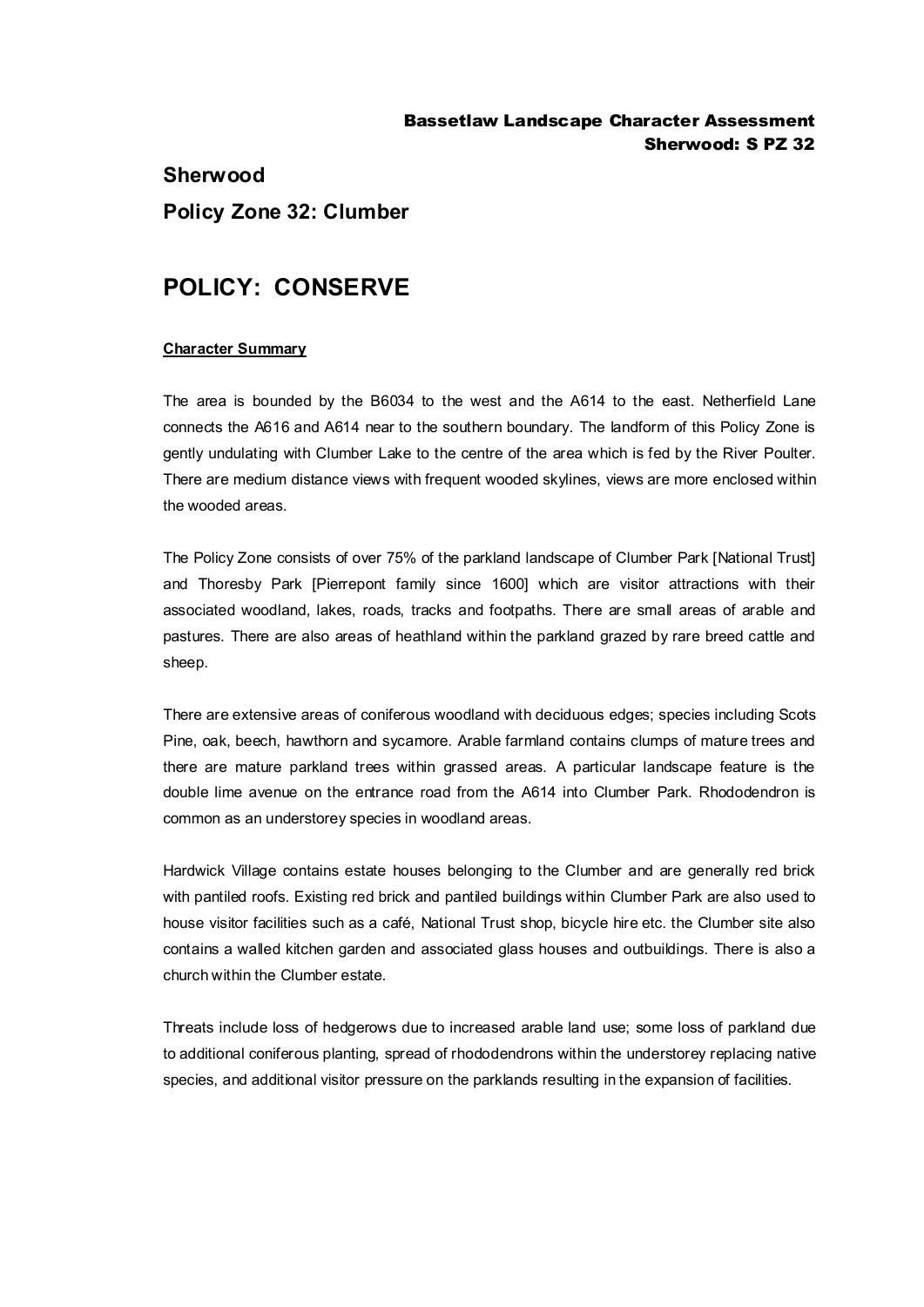## **Sherwood – Policy Zone 32: Clumber**

| <b>PHOTOGRAPH</b>                                                                                                                                                                                                                                                                                                                                                                                                                                                                                                                                                                                                                                                                                                                                                                                                                                                                                                                                                                                                                                             | <b>CONTEXT</b>                                    |                                         |                                |                                         |
|---------------------------------------------------------------------------------------------------------------------------------------------------------------------------------------------------------------------------------------------------------------------------------------------------------------------------------------------------------------------------------------------------------------------------------------------------------------------------------------------------------------------------------------------------------------------------------------------------------------------------------------------------------------------------------------------------------------------------------------------------------------------------------------------------------------------------------------------------------------------------------------------------------------------------------------------------------------------------------------------------------------------------------------------------------------|---------------------------------------------------|-----------------------------------------|--------------------------------|-----------------------------------------|
|                                                                                                                                                                                                                                                                                                                                                                                                                                                                                                                                                                                                                                                                                                                                                                                                                                                                                                                                                                                                                                                               | Policy Zone: S PZ 32<br>Land Cover Parcel[s]: S35 |                                         |                                |                                         |
|                                                                                                                                                                                                                                                                                                                                                                                                                                                                                                                                                                                                                                                                                                                                                                                                                                                                                                                                                                                                                                                               | Condition                                         |                                         |                                |                                         |
|                                                                                                                                                                                                                                                                                                                                                                                                                                                                                                                                                                                                                                                                                                                                                                                                                                                                                                                                                                                                                                                               | Good                                              | <b>REINFORCE</b>                        | CONSERVE &<br><b>REINFORCE</b> | <b>CONSERVE</b>                         |
|                                                                                                                                                                                                                                                                                                                                                                                                                                                                                                                                                                                                                                                                                                                                                                                                                                                                                                                                                                                                                                                               | Moderate                                          | <b>CREATE &amp;</b><br><b>REINFORCE</b> | CONSERVE &<br><b>CREATE</b>    | <b>CONSERVE &amp;</b><br><b>RESTORE</b> |
|                                                                                                                                                                                                                                                                                                                                                                                                                                                                                                                                                                                                                                                                                                                                                                                                                                                                                                                                                                                                                                                               | Poor                                              | CREATE                                  | <b>RESTORE &amp;</b><br>CREATE | <b>RESTORE</b>                          |
| <b>CHARACTERISTIC FEATURES</b>                                                                                                                                                                                                                                                                                                                                                                                                                                                                                                                                                                                                                                                                                                                                                                                                                                                                                                                                                                                                                                |                                                   | Low                                     | Moderate                       | High                                    |
| Undulating landform.<br>$\bullet$<br>Sparsely settled landscape.<br>$\bullet$                                                                                                                                                                                                                                                                                                                                                                                                                                                                                                                                                                                                                                                                                                                                                                                                                                                                                                                                                                                 |                                                   |                                         |                                |                                         |
| Views framed by woodland edges.<br>٠<br>Extensive broadleaved, mixed and coniferous woodlands.<br>$\bullet$<br>Country houses set in omamental parklands [Clumber is grade 1 listed].<br>$\bullet$<br>Narrow man-made lakes along river valleys.<br>٠<br>Extensive areas of unenclosed heaths.<br>Unfenced minor roads.                                                                                                                                                                                                                                                                                                                                                                                                                                                                                                                                                                                                                                                                                                                                       |                                                   |                                         | Sensitivity                    |                                         |
| <b>LANDSCAPE ANALYSIS</b>                                                                                                                                                                                                                                                                                                                                                                                                                                                                                                                                                                                                                                                                                                                                                                                                                                                                                                                                                                                                                                     | <b>SUMMARY OF ANALYSIS</b>                        |                                         |                                |                                         |
| <b>Condition</b>                                                                                                                                                                                                                                                                                                                                                                                                                                                                                                                                                                                                                                                                                                                                                                                                                                                                                                                                                                                                                                              | <b>Condition</b>                                  |                                         |                                | Very Good                               |
| The landscape condition is very good. There is a <b>coherent</b> pattern of elements with few detracting<br>features within the Policy Zone; the A614, caravan parks and a radio mast. Overall the area has a<br>unified visual appearance.                                                                                                                                                                                                                                                                                                                                                                                                                                                                                                                                                                                                                                                                                                                                                                                                                   | Pattern of Elements:                              |                                         | Coherent                       |                                         |
|                                                                                                                                                                                                                                                                                                                                                                                                                                                                                                                                                                                                                                                                                                                                                                                                                                                                                                                                                                                                                                                               | Detracting Features:                              |                                         | Few                            |                                         |
| The Policy Zone generally comprises large areas of parkland with woodland; Clumber and<br>Thoresby Parks. Clumber has a grade 1 listing on the English Heritage Register for Parks and<br>Gardens. Areas of farmland are principally contained within the south and north-east and include<br>both arable and pasture. Pleasure grounds and gardens associated with the estates are strong<br>landscape features along with buildings and structures which are constructed of red brick and<br>stone; Thoresby Hall and Hotel [grade 1], remnant parts of Clumber House, the chapel, several<br>gatehouses [some listed], Clumber bridge and Hardwick Village, also part of the Clumber estate.<br>Some conversion works to outbuildings are evident at Clumber to provide visitor facilities, however<br>all works reflect the local vernacular. Field boundaries are inconsistent with the majority of fields<br>defined by woodland and plantation blocks. Hedgerows are more apparent in the south. The overall<br>cultural integrity is considered good. | Visual Unity:                                     |                                         | Unified                        |                                         |
|                                                                                                                                                                                                                                                                                                                                                                                                                                                                                                                                                                                                                                                                                                                                                                                                                                                                                                                                                                                                                                                               | Ecological Integrity:                             |                                         | Strong                         |                                         |
|                                                                                                                                                                                                                                                                                                                                                                                                                                                                                                                                                                                                                                                                                                                                                                                                                                                                                                                                                                                                                                                               | Cultural Integrity:<br>Good                       |                                         |                                |                                         |
|                                                                                                                                                                                                                                                                                                                                                                                                                                                                                                                                                                                                                                                                                                                                                                                                                                                                                                                                                                                                                                                               | Functional Integrity:                             |                                         | Very Strong                    |                                         |
| Extensive areas of coniferous, mixed and broadleaved woodland cover at least half of the Policy<br>Zone. The age structure is diverse; including mature areas and evidence of replanting schemes. A<br>number of the parkland trees are veterans. Heathland areas are apparent within the parkland and<br>are mostly grazed. A range of habitats occur at Clumber particularly and are well maintained by the<br>National Trust and the Forestry Commission. A significant area at Clumber [1000 acres] has SSSI<br>status. A double avenue of lime trees is an exceptionally striking feature aligning the single public<br>road which bisects Clumber Park [Lime Tree Avenue]. The ecological integrity is described as<br>strong which overall gives a very strong habitat for wildlife/functional integrity. A visually unified<br>area with a very strong functional integrity gives a very good landscape condition overall.                                                                                                                            |                                                   |                                         |                                |                                         |
| <b>Sensitivity</b>                                                                                                                                                                                                                                                                                                                                                                                                                                                                                                                                                                                                                                                                                                                                                                                                                                                                                                                                                                                                                                            | <b>Sensitivity</b>                                |                                         |                                | Very High                               |
| Features which give the area local distinctiveness are unique/rare of the Sherwood region and the<br>continuity/time depth has been assessed as ancient [pre 1600], giving a very strong sense of<br>place.<br>The Policy Zone has an enclosed nature with views to, from and within the area being limited by<br>frequent and extensive woodland and plantation. Longer 'designed' views are afforded at key<br>locations such as Lime Tree Avenue and across Serpentine Lake at Clumber toward the Poulter in<br>the east. When combined with a dominant landform this results in moderate visibility. A very<br>strong sense of place combined with moderate visibility gives very high landscape sensitivity<br>overall.                                                                                                                                                                                                                                                                                                                                  | Distinctiveness:                                  |                                         | Unique/Rare                    |                                         |
|                                                                                                                                                                                                                                                                                                                                                                                                                                                                                                                                                                                                                                                                                                                                                                                                                                                                                                                                                                                                                                                               | Continuity:                                       |                                         | Ancient                        |                                         |
|                                                                                                                                                                                                                                                                                                                                                                                                                                                                                                                                                                                                                                                                                                                                                                                                                                                                                                                                                                                                                                                               | Sense of Place:                                   |                                         | Very Strong                    |                                         |
|                                                                                                                                                                                                                                                                                                                                                                                                                                                                                                                                                                                                                                                                                                                                                                                                                                                                                                                                                                                                                                                               | Landform:                                         |                                         | Dominant                       |                                         |
|                                                                                                                                                                                                                                                                                                                                                                                                                                                                                                                                                                                                                                                                                                                                                                                                                                                                                                                                                                                                                                                               | <b>Extent of Tree Cover</b>                       |                                         | Enclosed                       |                                         |
|                                                                                                                                                                                                                                                                                                                                                                                                                                                                                                                                                                                                                                                                                                                                                                                                                                                                                                                                                                                                                                                               | Visibility:                                       |                                         | Moderate                       |                                         |
| <b>LANDSCAPE ACTIONS</b><br>Conserve                                                                                                                                                                                                                                                                                                                                                                                                                                                                                                                                                                                                                                                                                                                                                                                                                                                                                                                                                                                                                          |                                                   |                                         |                                |                                         |
| Landscape Features<br>Conserve all areas of historic parkland and landscape features contained within it. Seek opportunities for restoring parkland character.<br>٠<br>Identify opportunities for conserving and restoring areas of heathland and semi natural oak woodland.<br>Conserve and enhance woodland/plantation blocks and connectivity across the area.                                                                                                                                                                                                                                                                                                                                                                                                                                                                                                                                                                                                                                                                                             |                                                   |                                         |                                |                                         |

- · **Conserve** and enhance hedgerow and tree planting.
- · **Conserve** ecological diversity and biodiversity of all habitats, enhance where appropriate.
- 
- · Grade 1 status of the parkland would preclude any inappropriate development.

- *Built Features* · **Conserve** the sparsely settled and undeveloped character of the landscape.
- · **Conserve** and protect buildings and other built features, their character and setting, within the parkland
- · **Conserve** the traditional architectural style of red brick and stone construction.
- · Seek opportunities to restore arable land to pastoral.